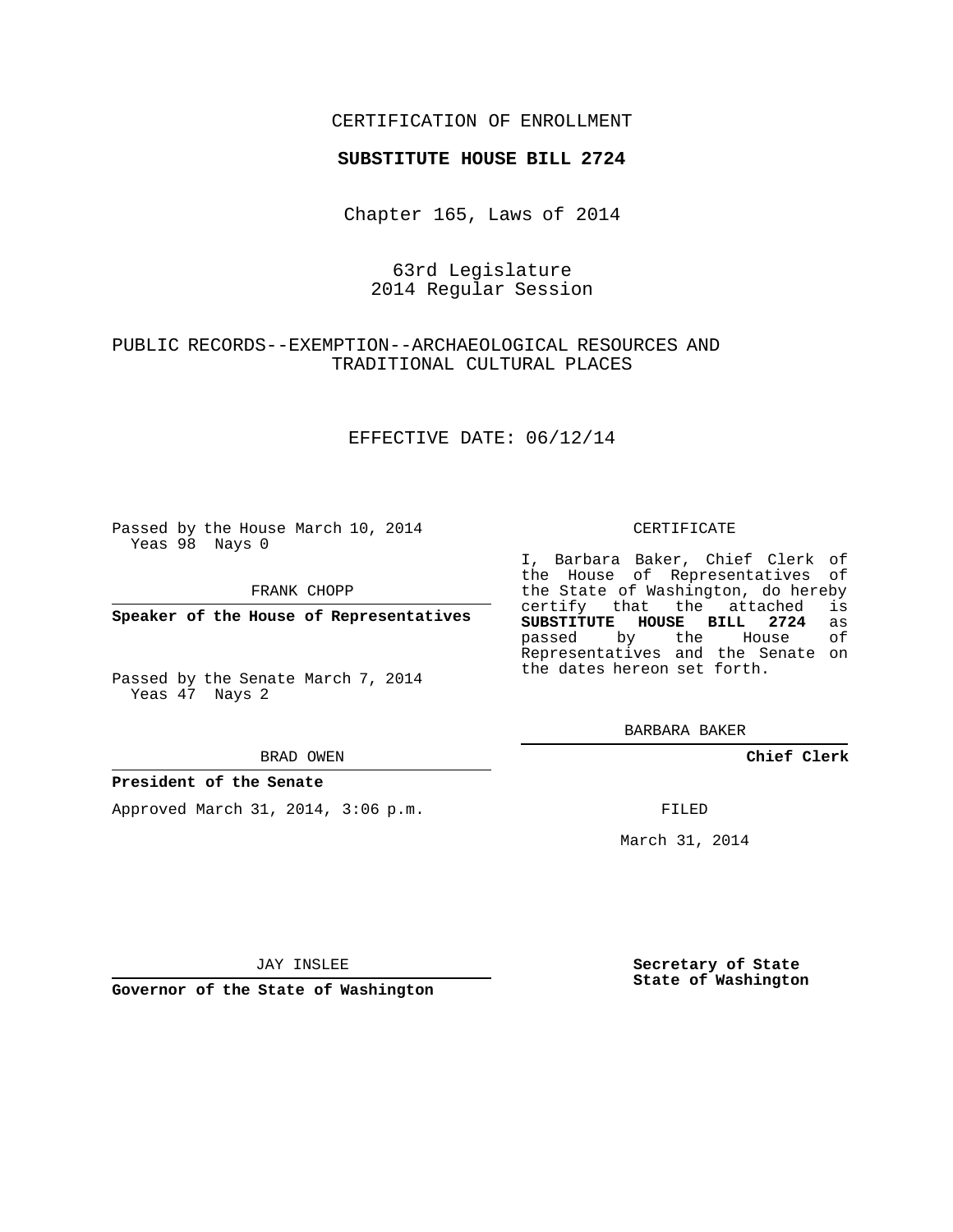# **SUBSTITUTE HOUSE BILL 2724** \_\_\_\_\_\_\_\_\_\_\_\_\_\_\_\_\_\_\_\_\_\_\_\_\_\_\_\_\_\_\_\_\_\_\_\_\_\_\_\_\_\_\_\_\_

\_\_\_\_\_\_\_\_\_\_\_\_\_\_\_\_\_\_\_\_\_\_\_\_\_\_\_\_\_\_\_\_\_\_\_\_\_\_\_\_\_\_\_\_\_

AS AMENDED BY THE SENATE

Passed Legislature - 2014 Regular Session

# **State of Washington 63rd Legislature 2014 Regular Session**

**By** House Community Development, Housing & Tribal Affairs (originally sponsored by Representatives Ortiz-Self, Appleton, Walkinshaw, Sawyer, Ryu, Roberts, Stanford, and Wylie)

READ FIRST TIME 02/05/14.

 1 AN ACT Relating to the exemption of information concerning 2 archaeological resources and traditional cultural places from public 3 disclosure; and amending RCW 42.56.300.

4 BE IT ENACTED BY THE LEGISLATURE OF THE STATE OF WASHINGTON:

 5 **Sec. 1.** RCW 42.56.300 and 2006 c 86 s 1 are each amended to read 6 as follows:

 7 (1) Records, maps, or other information identifying the location of 8 archaeological sites in order to avoid the looting or depredation of 9 such sites are exempt from disclosure under this chapter.

 (2) Records, maps, and other information, acquired during watershed analysis pursuant to the forests and fish report under RCW 76.09.370, that identify the location of archaeological sites, historic sites, artifacts, or the sites of traditional religious, ceremonial, or social uses and activities of affected Indian tribes, are exempt from disclosure under this chapter in order to prevent the looting or depredation of such sites.

17 (3) Any site form, report, specific fields and tables relating to 18 site form data within a database, or geographic information systems 19 spatial layer obtained by any state agency or local government, or